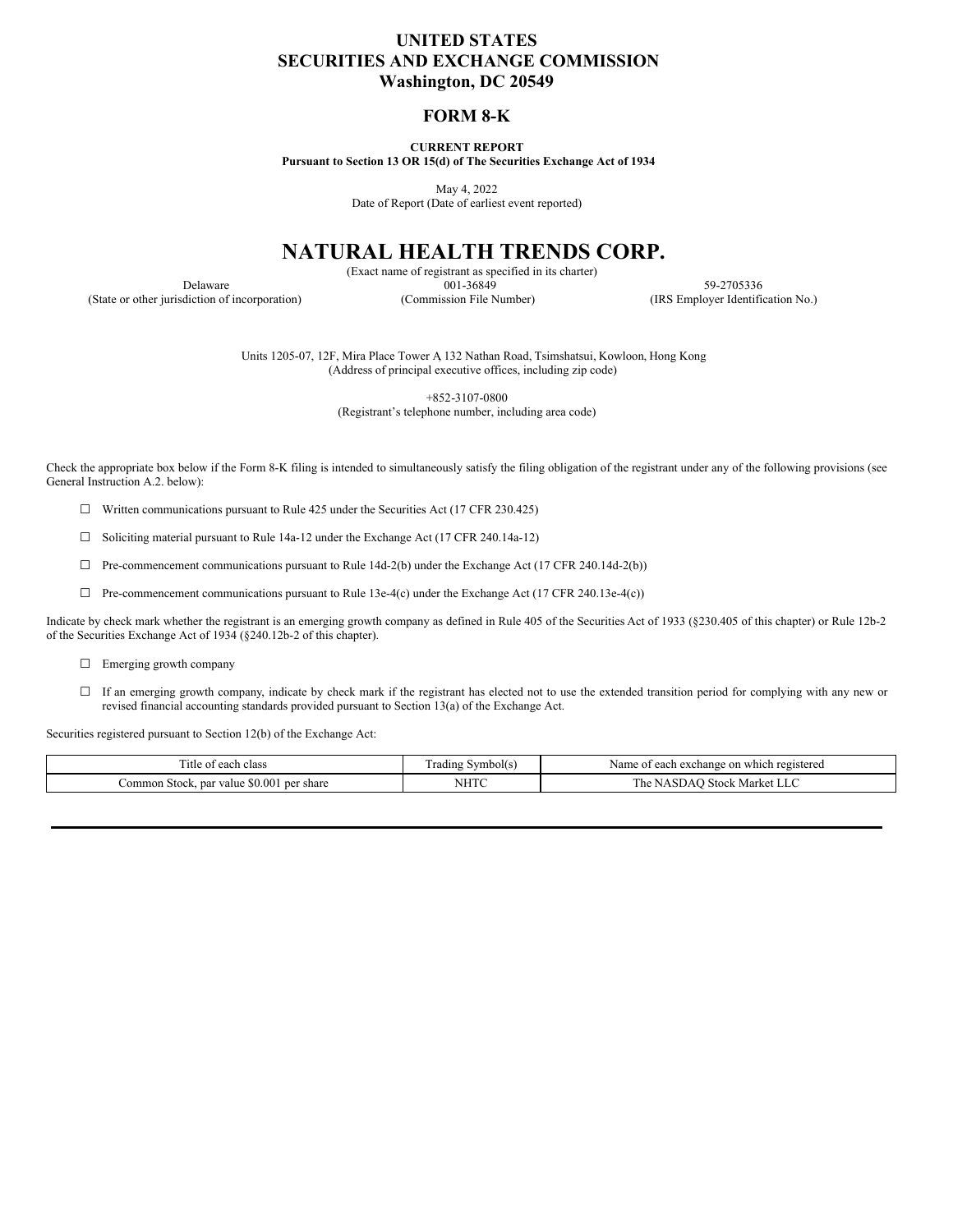#### **Item 2.02 Results of Operations and Financial Condition.**

On May 4, 2022, Natural Health Trends Corp. issued an earnings release announcing its results for the quarter ended March 31, 2022. The press release is attached hereto as exhibit 99.1.

## **Item 9.01 Financial Statements and Exhibits.**

| Press Release of Natural Health Trends Corp. dated May 4, 2022               |
|------------------------------------------------------------------------------|
| Cover Page Interactive Data File (embedded within the Inline XBRL document). |
|                                                                              |

#### **SIGNATURES**

Pursuant to the requirements of the Securities Exchange Act of 1934, the registrant has duly caused this report to be signed on its behalf by the undersigned hereunto duly authorized.

Date: May 4, 2022

NATURAL HEALTH TRENDS CORP.

By: /s/ Timothy S. Davidson Timothy S. Davidson

Senior Vice President and Chief Financial Officer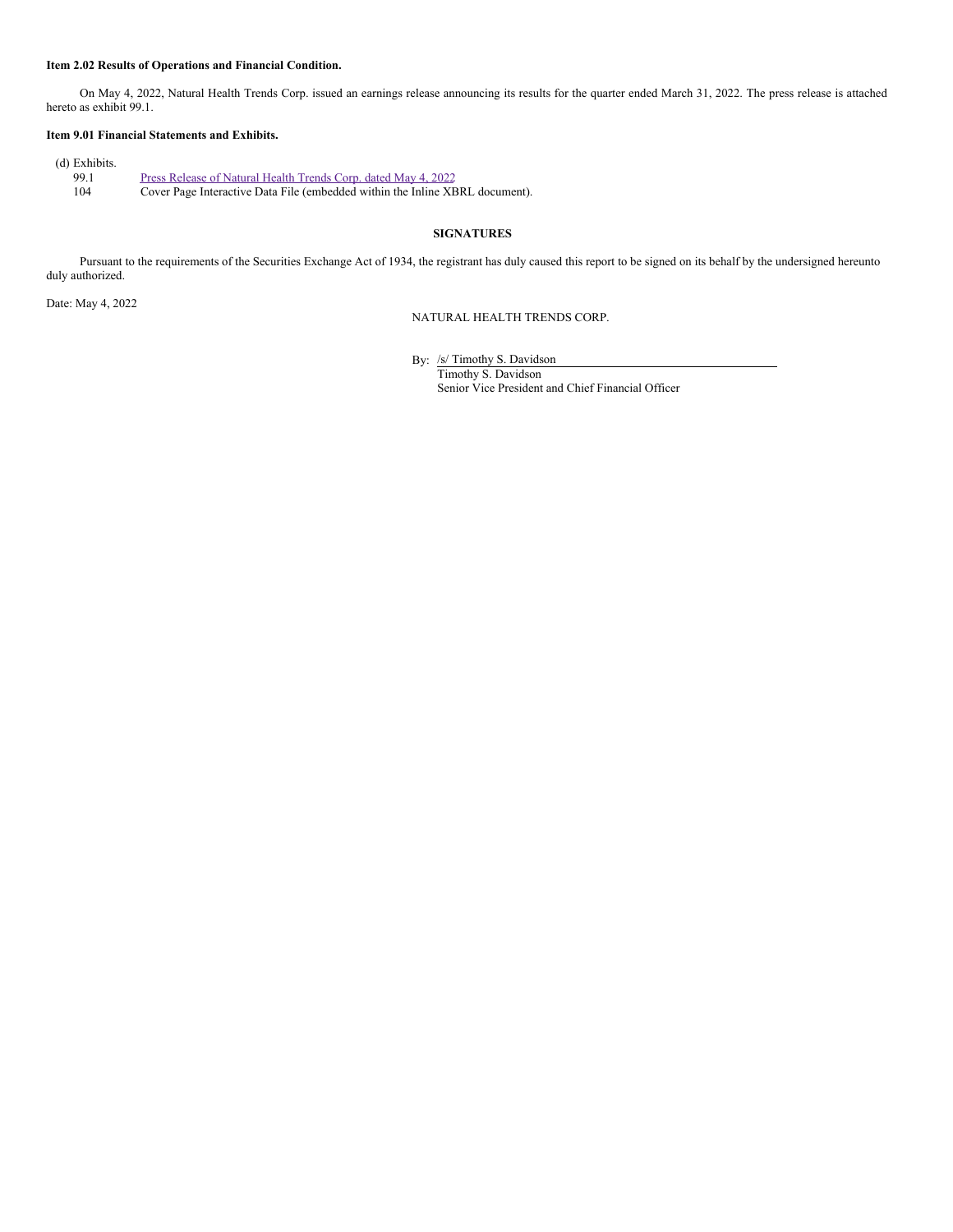#### **Natural Health Trends Reports First Quarter 2022 Financial Results**

- *– Hong Kong and China COVID restrictions impacted our logistics*
- *– Sales momentum in Japan and Southeast Asia continued*
- *– Declared a quarterly cash dividend of \$0.20 per share*

HONG KONG – May 4, 2022 – Natural Health Trends Corp. (NASDAQ: NHTC), a leading direct-selling and e-commerce company that markets premium quality personal care, wellness and "quality of life" products under the NHT Global brand, today announced its financial results for the quarter ended March 31, 2022.

#### **First Quarter 2022 Financial Highlights**

- Revenue of \$11.5 million decreased 14% compared to \$13.5 million in the first quarter of 2021.
- Operating loss was \$383,000 compared to operating income of \$220,000 in thefirst quarter of 2021.
- Net loss was \$105,000, or \$0.01 per diluted share, compared to net income of \$153,000, or \$0.01 per diluted share, in thefirst quarter of 2021.
- The number of Active Members <sup>1</sup> decreased 3% to 44,490 atMarch 31, 2022 compared to 45,760 at December 31, 2021, and decreased 10% compared to 49,420 at March 31, 2021.
- <sup>1</sup> Natural Health Trends defines Active Members as those that have placed at least one product order with the Company during the preceding twelve-month period.

#### **Management Commentary**

"The first quarter was challenging due to a significant increase in COVID-19 government-mandated restrictions and lockdowns impacting Hong Kong and China, especially Shenzhen, immediately following the Chinese New Year holiday. The additional measures disrupted supply chains, created order delivery uncertainty, and prohibited us from holding in-person member events in China and Macau. Even though much of the Mainland Chinese population was under some forms of lockdown during the quarter, our leaders remain committed to finding and implementing innovative ways to conduct business as our staff continues to adjust to the ever-changing needs of our global business," said Chris Sharng, President of Natural Health Trends Corp.

Mr. Sharng continued, "We are encouraged by the sustained growth in Japan and Southeast Asia and continue to ready ourselves for expansion and diversification in Latin America. We recently conducted successful virtual events for members in North America, Peru, Japan, India and CIS markets and an in-person event for members in Europe. We are pleased with the enthusiasm and participation to embrace our products and marketing programs as they bring our health, wellness and beauty products to customers around the world."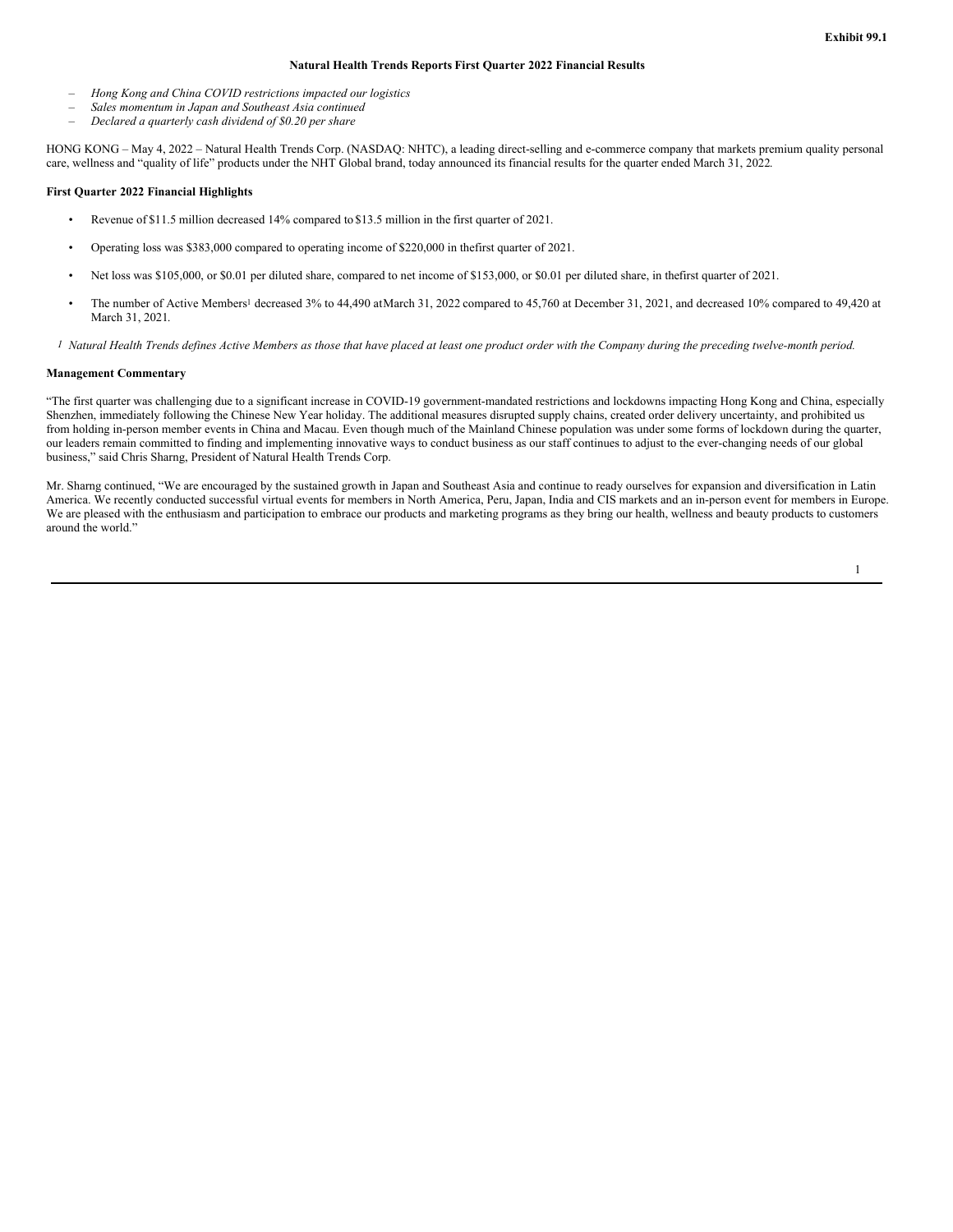#### **Balance Sheet and Cash Flow**

- Net cash used in operating activities was \$2.3 million in the first quarter of 2022, compared to net cash provided by operating activities of \$414,000 in the first quarter of 2021.
- Total cash and cash equivalents were \$79.4 million atMarch 31, 2022, down from \$83.8 million at December 31, 2021.
- On May 2, 2022, the Company's Board of Directors declared a quarterly cash dividend of \$0.20 on each share of common stock outstanding. The dividend will be payable on May 27, 2022 to stockholders of record as of May 17, 2022.

### **First Quarter 2022 Financial Results Conference Call**

Management will host a conference call to discuss the first quarter 2022 financial results today, Wednesday, May 4, 2022 at 11:30 a.m. Eastern Time. The conference call details are as follows:

| Date:                 | Wednesday, May 4, 2022                                                 |
|-----------------------|------------------------------------------------------------------------|
| Time:                 | 11:30 a.m. Eastern Time $/$ 8:30 a.m. Pacific Time                     |
| Dial-in:              | 1-877-407-0789 (Domestic)                                              |
|                       | 1-201-689-8562 (International)                                         |
| <b>Conference ID:</b> | 13727755                                                               |
| Webcast:              | https://viavid.webcasts.com/starthere.jsp?ei=1534881&tp key=6bc04f960d |

For those unable to participate during the live broadcast, a replay of the call will also be available from 2:30 p.m. Eastern Time on May 4, 2022 through 11:59 p.m. Eastern Time on May 18, 2022 by dialing 1-844-512-2921 (domestic) and 1-412-317-6671 (international) and referencing the replay pin number: 13727755.

#### **About Natural Health Trends Corp.**

Natural Health Trends Corp. (NASDAQ: NHTC) is an international direct-selling and e-commerce company operating through its subsidiaries throughout Asia, the Americas, and Europe. The Company markets premium quality personal care products under the NHT Global brand. Additional information can be found on the Company's website at www.naturalhealthtrendscorp.com.

#### **Forward-Looking Statements**

Safe Harbor Statement under the Private Securities Litigation Reform Act of 1995 -- Forward-looking statements in this press release do not constitute guarantees of future performance. Such forward-looking statements are subject to risks and uncertainties that could cause the Company's actual results to differ materially from those anticipated. Such risks and uncertainties include the risks and uncertainties detailed under the caption "Risk Factors" in Natural Health Trends Corp.'s Annual Report on Form 10-K filed on February 25, 2022 with the Securities and Exchange Commission (SEC), as well as in subsequent reports filed this year with the SEC. The Company assumes no obligation to update any forward-looking information contained in this press release or with respect to the announcements described herein.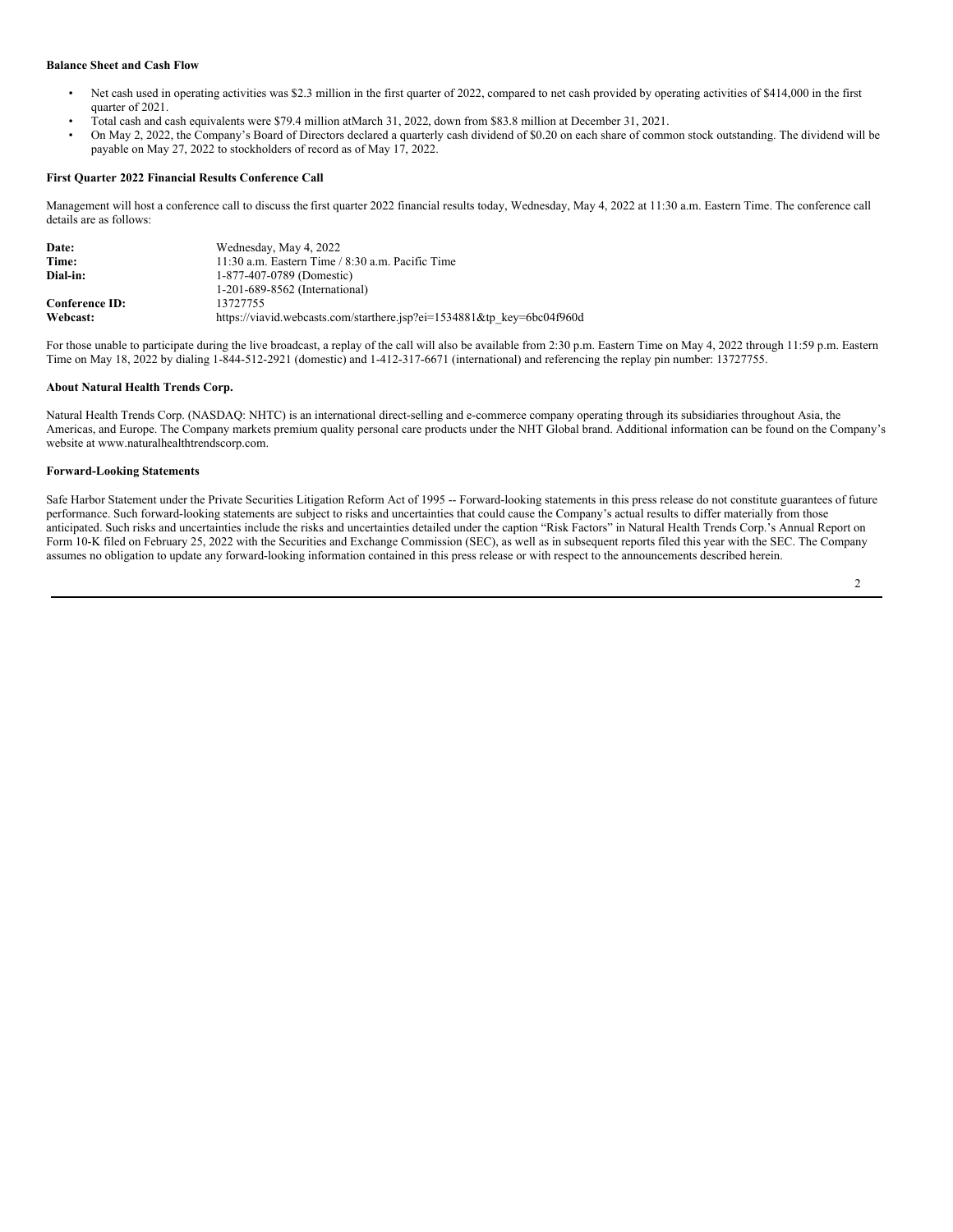#### <span id="page-4-0"></span>**C O N T A C T:**

Scott Davidso n Senior Vice President and Chief Financial Officer Natural Health Trends Corp. Tel (Hong Kong): +852-3107-0800 Tel (U.S.): 310-541-0888 investor.relations@nhtglobal.com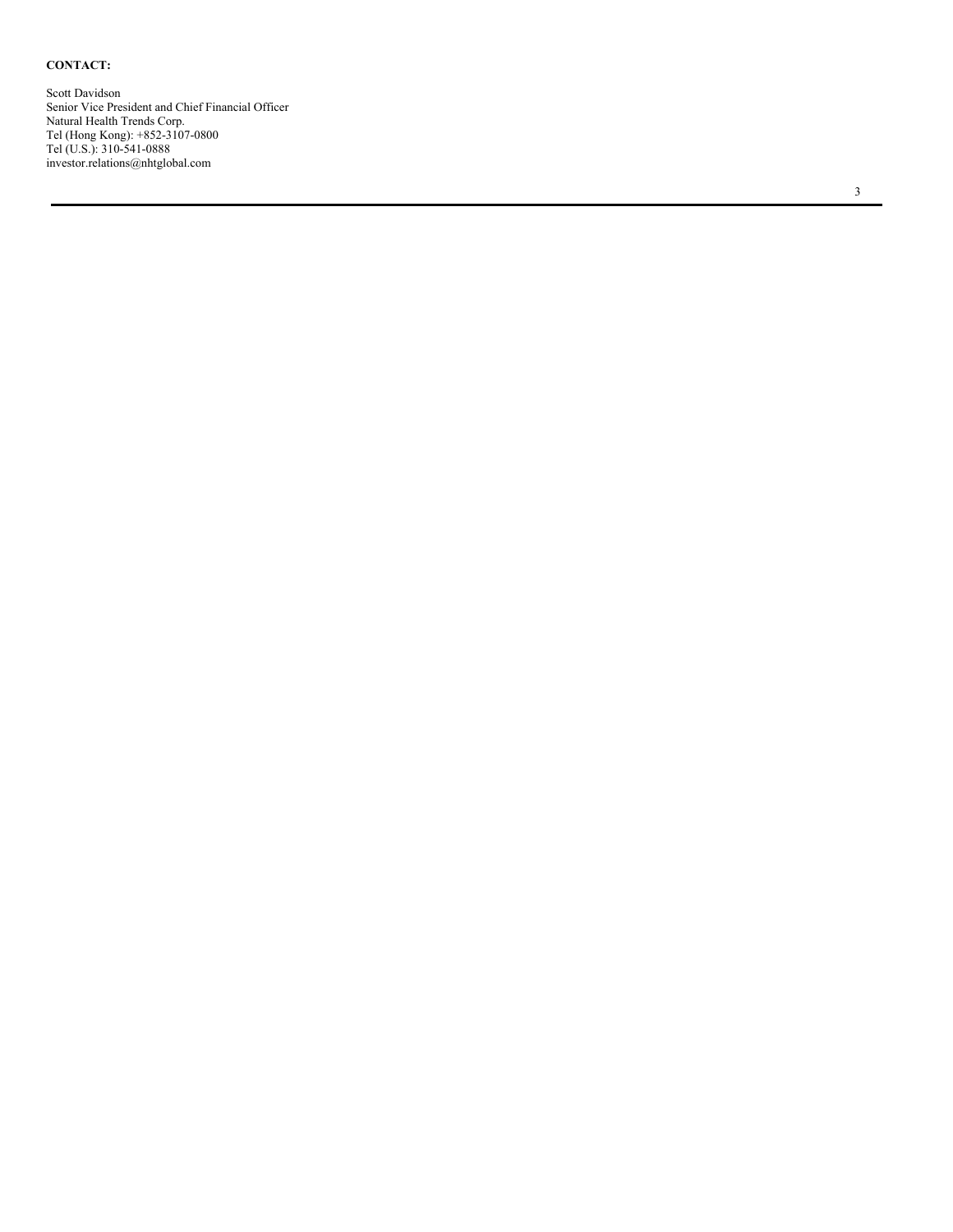#### **NATURAL HEALTH TRENDS CORP. CONSOLIDATED BALANCE SHEETS (In thousands, except share data)**

|                                            |               | March 31, 2022           |               | December 31, 2021 |  |
|--------------------------------------------|---------------|--------------------------|---------------|-------------------|--|
|                                            | (Unaudited)   |                          |               |                   |  |
| <b>ASSETS</b>                              |               |                          |               |                   |  |
| Current assets:                            |               |                          |               |                   |  |
| Cash and cash equivalents                  | $\mathbf S$   | 79,382                   | <sup>\$</sup> | 83,843            |  |
| Inventories                                |               | 4,860                    |               | 5,257             |  |
| Other current assets                       |               | 4,674                    |               | 4,369             |  |
| Total current assets                       |               | 88,916                   |               | 93,469            |  |
| Property and equipment, net                |               | 450                      |               | 463               |  |
| Operating lease right-of-use assets        |               | 2,708                    |               | 3,021             |  |
| Restricted cash                            |               | 82                       |               | 522               |  |
| Deferred tax asset                         |               | 318                      |               | 309               |  |
| Other assets                               |               | 568                      |               | 571               |  |
| <b>Total</b> assets                        | \$            | 93,042                   | \$            | 98,355            |  |
| LIABILITIES AND STOCKHOLDERS' EQUITY       |               |                          |               |                   |  |
| Current liabilities:                       |               |                          |               |                   |  |
| Accounts payable                           | <sup>\$</sup> | 824                      | $\mathbf S$   | 761               |  |
| Income taxes payable                       |               | 1,397                    |               | 1,345             |  |
| Accrued commissions                        |               | 2,512                    |               | 3,636             |  |
| Other accrued expenses                     |               | 1,332                    |               | 1,933             |  |
| Deferred revenue                           |               | 8,049                    |               | 8,536             |  |
| Amounts held in eWallets                   |               | 6,055                    |               | 6,341             |  |
| Operating lease liabilities                |               | 1,174                    |               | 1,239             |  |
| Other current liabilities                  |               | 855                      |               | 865               |  |
| Total current liabilities                  |               | 22,198                   |               | 24,656            |  |
| Income taxes payable                       |               | 12,130                   |               | 12,130            |  |
| Deferred tax liability                     |               | 153                      |               | 153               |  |
| Operating lease liabilities                |               | 1,691                    |               | 1,928             |  |
| <b>Total liabilities</b>                   |               | 36,172                   |               | 38,867            |  |
| Stockholders' equity:                      |               |                          |               |                   |  |
| Preferred stock                            |               | $\overline{\phantom{m}}$ |               |                   |  |
| Common stock                               |               | 13                       |               | 13                |  |
| Additional paid-in capital                 |               | 86,102                   |               | 86,102            |  |
| Accumulated deficit                        |               | (2,621)                  |               | (231)             |  |
| Accumulated other comprehensive loss       |               | (720)                    |               | (492)             |  |
| Treasury stock, at cost                    |               | (25,904)                 |               | (25,904)          |  |
| Total stockholders' equity                 |               | 56,870                   |               | 59,488            |  |
| Total liabilities and stockholders' equity | S             | 93,042                   | \$            | 98,355            |  |
|                                            |               |                          |               | $\overline{4}$    |  |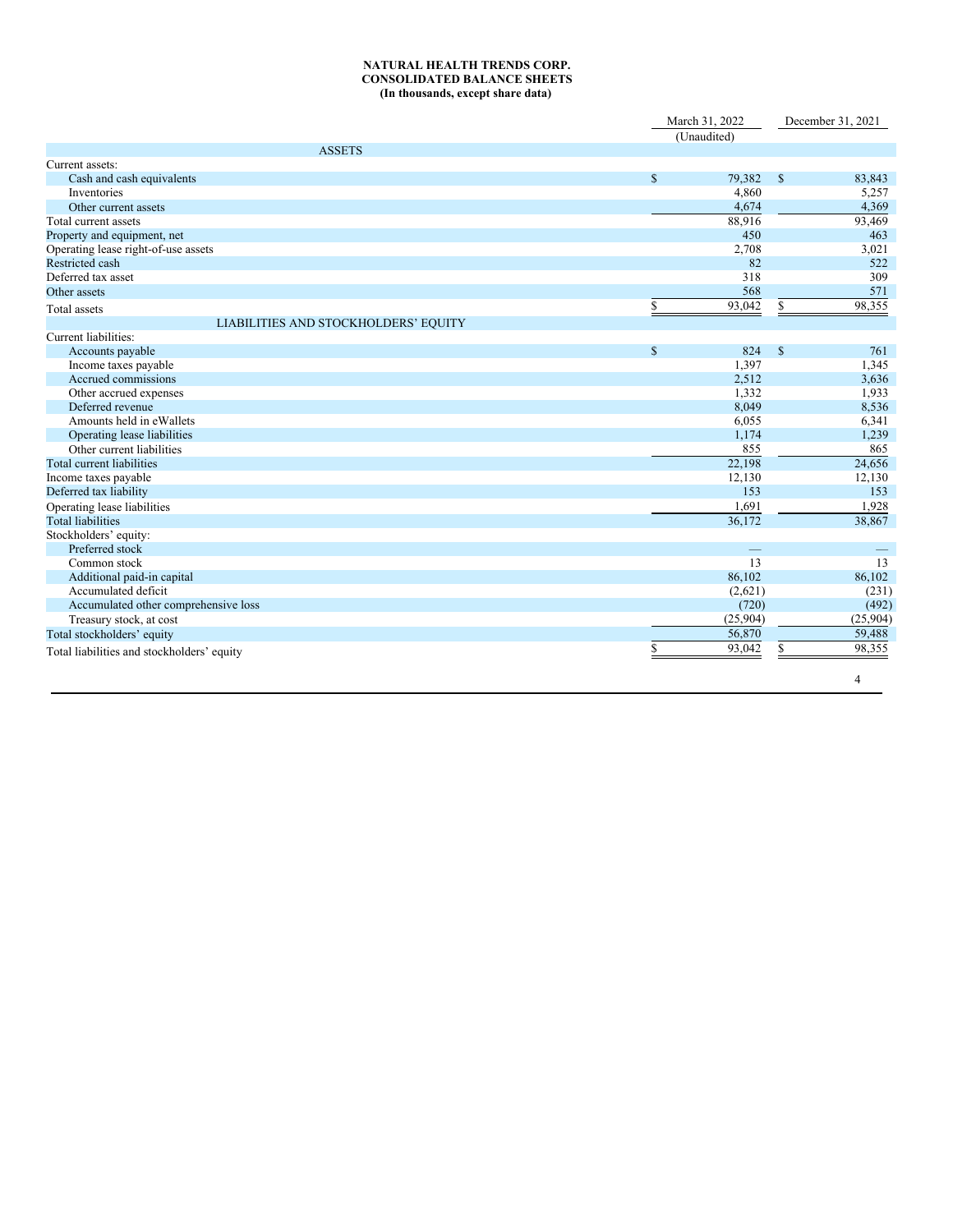#### **NATURAL HEALTH TRENDS CORP. CONSOLIDATED STATEMENTS OF OPERATIONS (UNAUDITED) (In thousands, except per share data)**

|                                              |   | Three Months Ended March 31, |               |        |
|----------------------------------------------|---|------------------------------|---------------|--------|
|                                              |   | 2022                         |               | 2021   |
| Net sales                                    | Ж | 11,546                       | <sup>\$</sup> | 13,469 |
| Cost of sales                                |   | 2,908                        |               | 3,255  |
| Gross profit                                 |   | 8,638                        |               | 10,214 |
| Operating expenses:                          |   |                              |               |        |
| Commissions expense                          |   | 4,740                        |               | 5,514  |
| Selling, general and administrative expenses |   | 4,281                        |               | 4,480  |
| Total operating expenses                     |   | 9,021                        |               | 9,994  |
| Income (loss) from operations                |   | (383)                        |               | 220    |
| Other income, net                            |   | 110                          |               | 20     |
| Income (loss) before income taxes            |   | (273)                        |               | 240    |
| Income tax provision (benefit)               |   | (168)                        |               | 87     |
| Net income (loss)                            |   | (105)                        |               | 153    |
| Net income (loss) per common share:          |   |                              |               |        |
| Basic                                        |   | (0.01)                       |               | 0.01   |
| Diluted                                      |   | (0.01)                       |               | 0.01   |
| Weighted average common shares outstanding:  |   |                              |               |        |
| Basic                                        |   | 11,254                       |               | 10,874 |
| Diluted                                      |   | 11,254                       |               | 11,424 |
|                                              |   |                              |               | 5      |